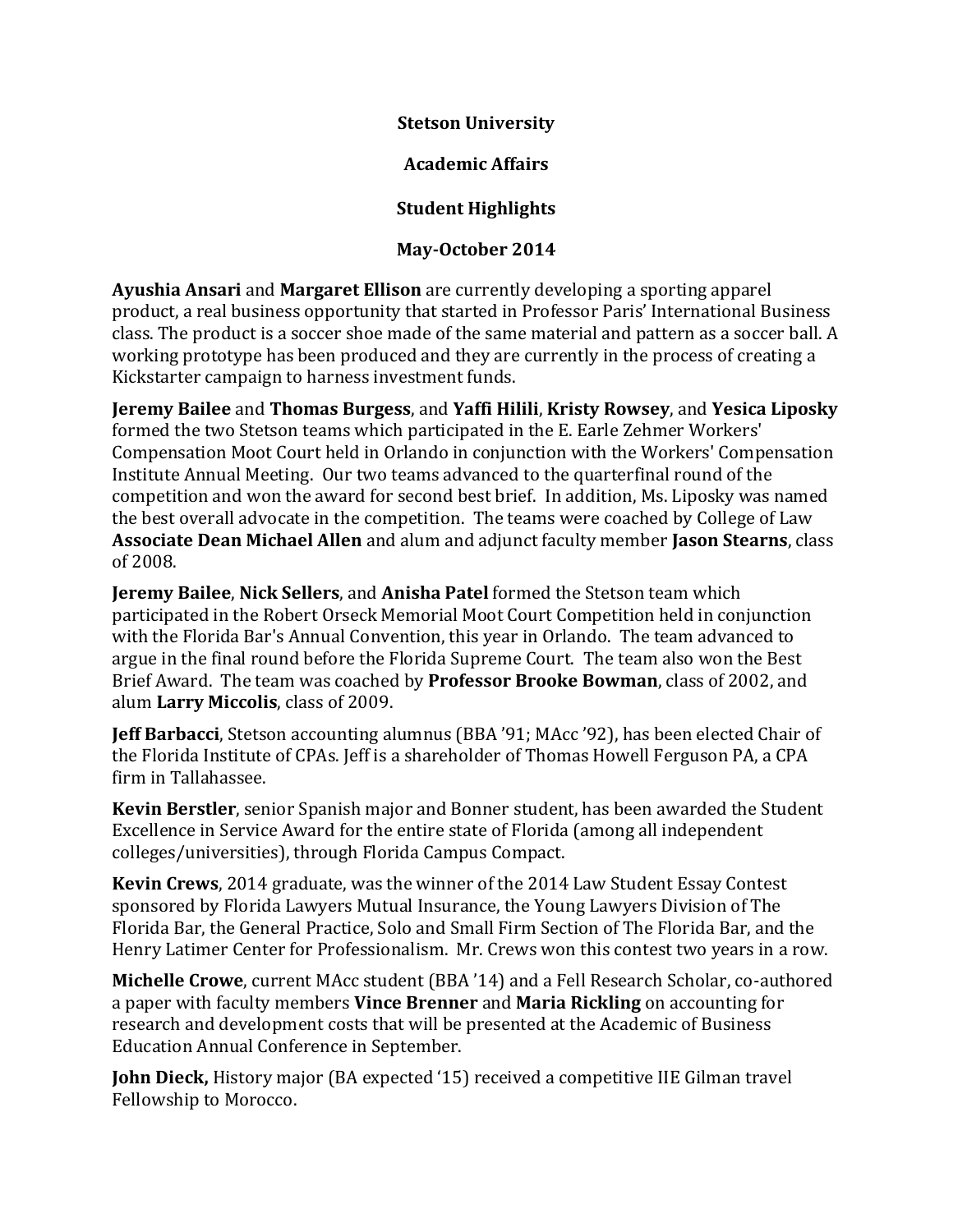**Lauren Geraci**, third-year law student, won the 2014 Dean Frank E. Maloney Memorial Writing Contest, sponsored by the Environmental & Land Use Law Section of The Florida Bar.

**Bradley Muhs**, 2014 graduate, had his article "Fighting the Unfair Fight: Post-Traumatic Stress Disorder and the Need for Neuroimaging Evidence in Rape Trials" published in 35 *Women's Rights L. Rep.* 215 (2014).

**Nathan O'Hanlon**, junior Finance major, presented a poster of a paper that was coauthored with **Dr. Wingyan Chung**, "Identifying influential users in social media: A study of U.S. immigration reform," at the Americas Conference on Information Systems, Savannah, GA, August 2014.

**Katelyn Promfret**, senior Marketing major, is the recipient of a research grant funded by the Davis Brand Capital gift. Katelyn is working with **Michelle DeMoss**, Associate Professor of Marketing, on a project entitled, "Influence of Eco-labeling and Product Claims on Consumer Perceptions of Brand Attitudes and Intentions." Ms. Pomfret and Dr. DeMoss plan to submit their paper to the 2014 Academy for Business Research Conference. In addition, Ms. Pomfret will be presenting the paper at the Stetson Showcase in the spring.

**Jessica Ronay**, 2014 graduate, had two articles published recently: "Adults Post the Darndest Things: [CTRL + SHIFT] Freedom of Speech to [ESC] Our Past*,"* 46 *U. Toledo L. Rev.* (forthcoming 2014) and "A Mother Goose Guide to Legal Writing," 36 *U. La Verne L. Rev.* (forthcoming 2014).

**Zsofia Szurovszki**, International Business major, participated in a 9 week internship this past summer with Bosch, GmbH in Germany. Her responsibilities included assisting in the development of pricing models used by the purchasing department and reconfiguring bid specifications away from component parts and toward higher-order assemblies.

**Scott Tolliver**, third-year law student, was selected to serve as the ABA Law Student Division liaison to the Commission on Lawyer Assistance Programs for 2014-2015.

**Katherine Tonner**, Psychology major (BA expected '15), received a SURE grant for \$2,000 to complete a project on jealousy, gender expression, love styles, and attachment.

**James R. Weston**, who recently received a Master of Accountancy (MAcc '14) at Stetson after successfully completing his Stetson BBA ('11) and playing on the Hatter baseball team, has been hired as an energy industry analysis for Raymond James at its Houston office.

**Wynn Willard**, third-year student, has an article forthcoming in the *Duquesne Law Review* entitled "Throwing Out the Baby and Weighing the Bathwater: The Nonsense of Executive Compensation Oversight."

Stetson's chapter of **Psi Chi, the International Honor Society in Psychology**, was one of only 33 chapters (of the 1100 chapters worldwide) to be selected to receive a Model Chapter Award for the 2013-2014 academic year. The award is given to chapters who serve their communities with philanthropic and education events and can show a high level of dedication from their officers, members, and faculty adviser.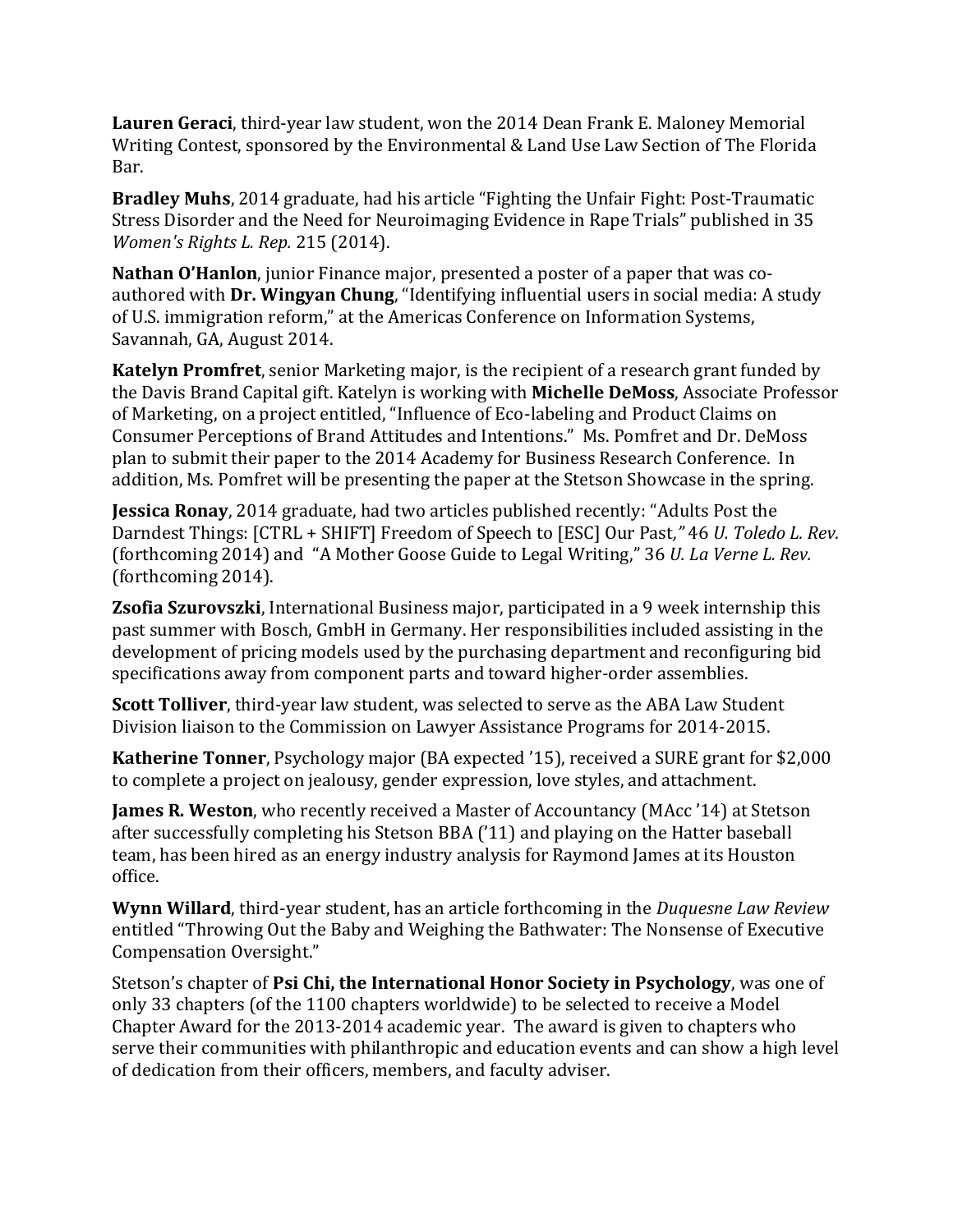Of the **Stetson University College of Law graduates** who sat, for the first time, for the Florida Bar Exam in July 2014, 78.2% passed the examination, over 6% better than the state-wide average. We take very seriously our responsibility to help our students prepare for lives as professionals, who make a difference in our profession, our communities, our State, and beyond, and passing the bar exam is one step in leading lives of significance.

Ten **Writing Center Tutors** were chosen to present four sessions at the International Writing Centers Association conference is in Orlando. "Evaluating Our Own Effectiveness: The Benefits of Tutor-led Assessment" by **Taylor Cochran**, Maggie Herb, **Bianca Hernandez**, **Hannah VanSumeren**, and **Jennifer Schmitt**; "Breaking Our Silence: Tutors Talk about Race, Racism, and Microaggressions" by **Cameron Black**, **Elizabeth Hutchison**, **Jordan Bennett**, and **Aaliyah Gray**; "Expanding the Role of the Writing Center" by **Vanna Blasczak** and **Victoria Languzzi**; "Writing Centers: Not Just for University Writing Students Anymore" by Jennifer Schmitt.

## **Recent Graduates in Graduate Programs and Industry Positions**

**Nanda Aung**, BA in Molecular Biology '14, was accepted into the PhD program in Molecular and Cell Biology at Georgia Tech.

**Devon Blair**, BS in Integrative Health Science '14, is working at Camp Boggy Creek, a nonprofit camp that serves chronically ill children of Florida and south Georgia.

**Madeline Briggs**, BA in History '14, has begun the MA Program in Art History at Oxford University.

**Lizzie Bustin**, BA in History '14, was accepted into the MA Program in Medieval Studies at Cardiff University.

**Cayman Calabro**, BA in History '14, was accepted into the joint LLD/MA in Law/Historical Preservation at Roger Williams University.

**Alexander Cardounel**, BS in Biology '14, was accepted into Tulane University's Master's in Physiology Program.

**G. Paul Carey**, BS in Integrative Health Science '14, started the Master of Education in College Student Affairs Program at the University of South Florida.

**Caty Casademont**, BS in Integrative Health Science '13, began the Medical Doctorate Program at St. Georges Medical School.

**John Cossu**, BS in Computer Science '14, started a company called Software Oriented Solutions Inc. in May 2014.

**Rose Creed**, BS in Biology '14, was accepted into the PhD program in Neuroscience at the University of Alabama.

**Kellie Fredette**, BS in Biology '14, was accepted into the Master's program in Taxonomy at Auburn.

**Dustin Giamo**, BS in Integrative Health Science '13, was accepted into the Physician Assistant Program at Nova Southeastern University.